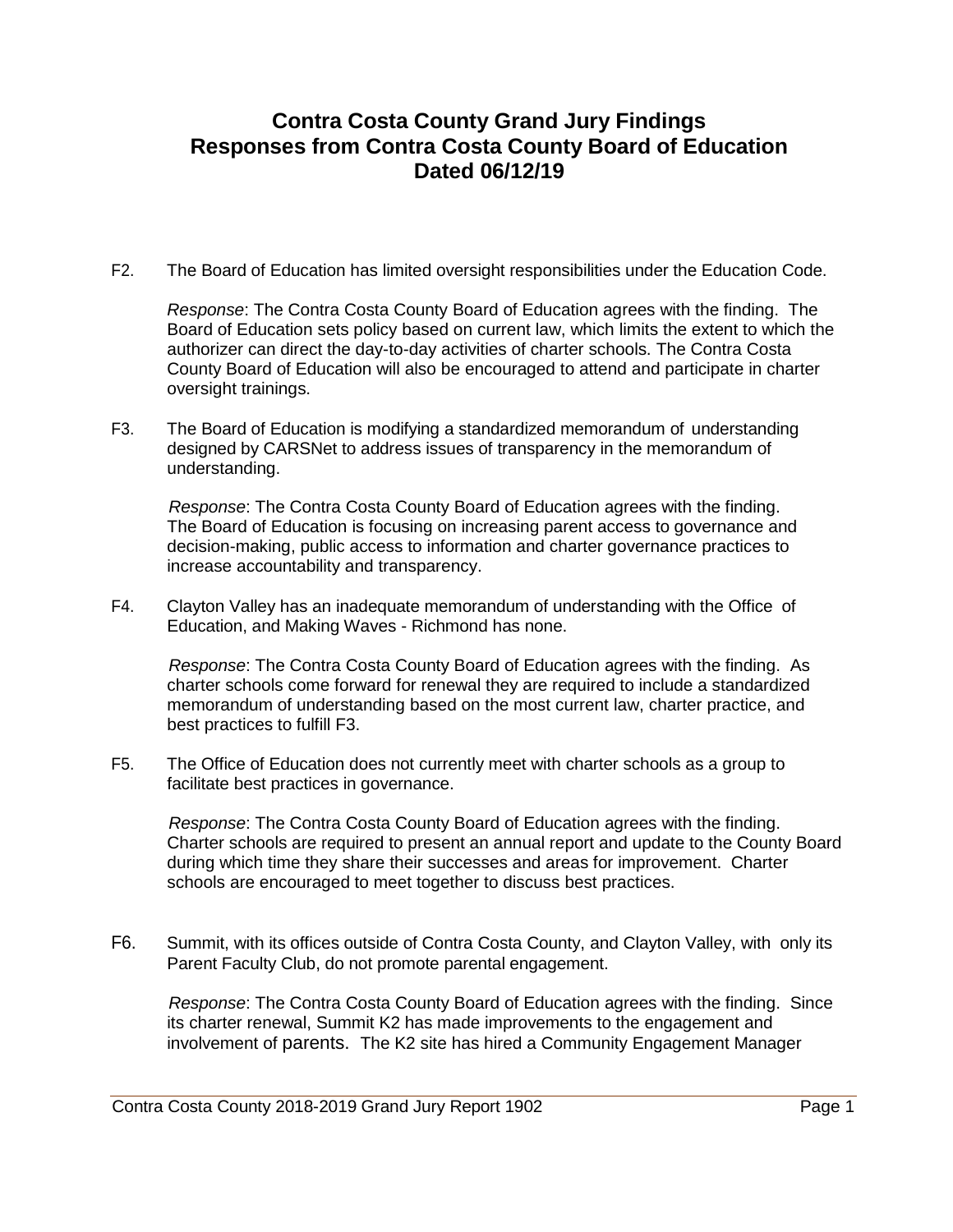and is conducting Town Hall meetings at least annually. The Board of Education has encouraged Clayton Valley to materially revise its governance structure for the purpose of significantly increasing parent and community participation in meaningful and transparent governance.

F7. Clayton Valley has a Board of Directors structure that has too many members who have potential conflicts of interest.

*Response*: The Contra Costa County Board of Education agrees with the finding. The Board of Education has expressed serious concerns about the governance of Clayton Valley Charter High School. The Board of Education has asked for material and meaningful changes to address these concerns.

F8. Making Waves Academy has a Board of Directors structure that gives undue influence to the Making Waves Foundation to appoint the Academy Board of Directors.

*Response*: The Contra Costa County Board of Education agrees with the finding.

## **RECOMMENDATIONS**

R1. As a condition of approving charter petitions at the next petition renewal hearing, the Office of Education should consider requiring all charter schools that are under its chartering authority to have a standardized and detailed MOU using a modified version of the CARSNet format.

The recommendation has been implemented. As charter schools come forward for renewal they are required to include a standardized memorandum of understanding based on the most current law, charter practice, and best practices to fulfill F3.

R2. As a condition of approving charter petitions at the next petition renewal hearing, the Office of Education should consider including provisions for parent-teacher organizations in its MOU for all charter schools.

The recommendation has been implemented. The revised charter MOU includes language that requires charters to include engagement of parents and teachers.

R3. As a condition of approving Making Waves Academy and Clayton Valley Charter High School charter petitions at the next petition renewal hearing, the Office of Education should consider requiring these schools to enter into an MOU whereby they agree to update their board of director structures.

The recommendation has not yet been implemented, but will be implemented in the future; The Contra Costa County Board of Education is closely